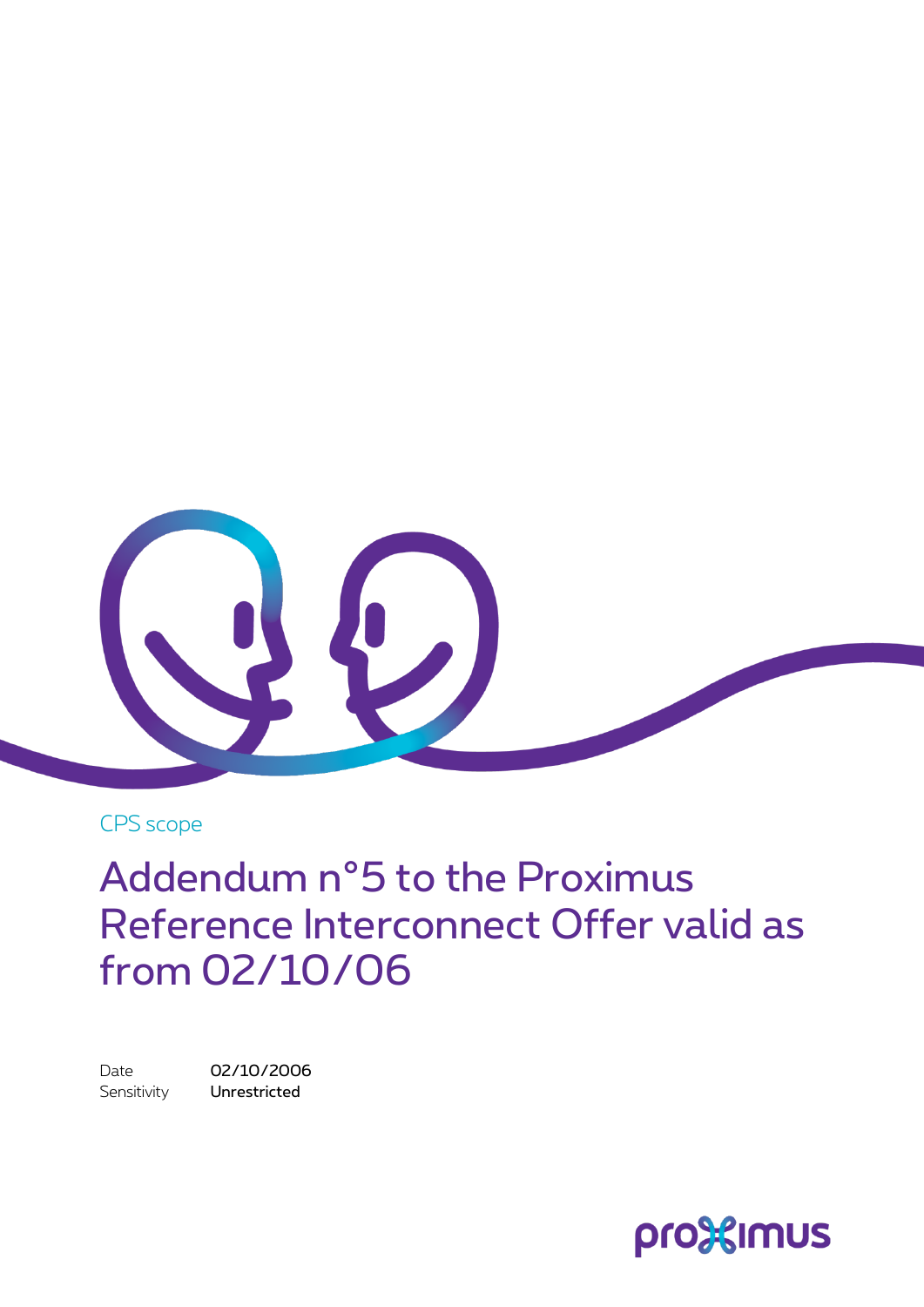# pro<sup>32</sup>imus

### <span id="page-1-0"></span>**Table of contents**